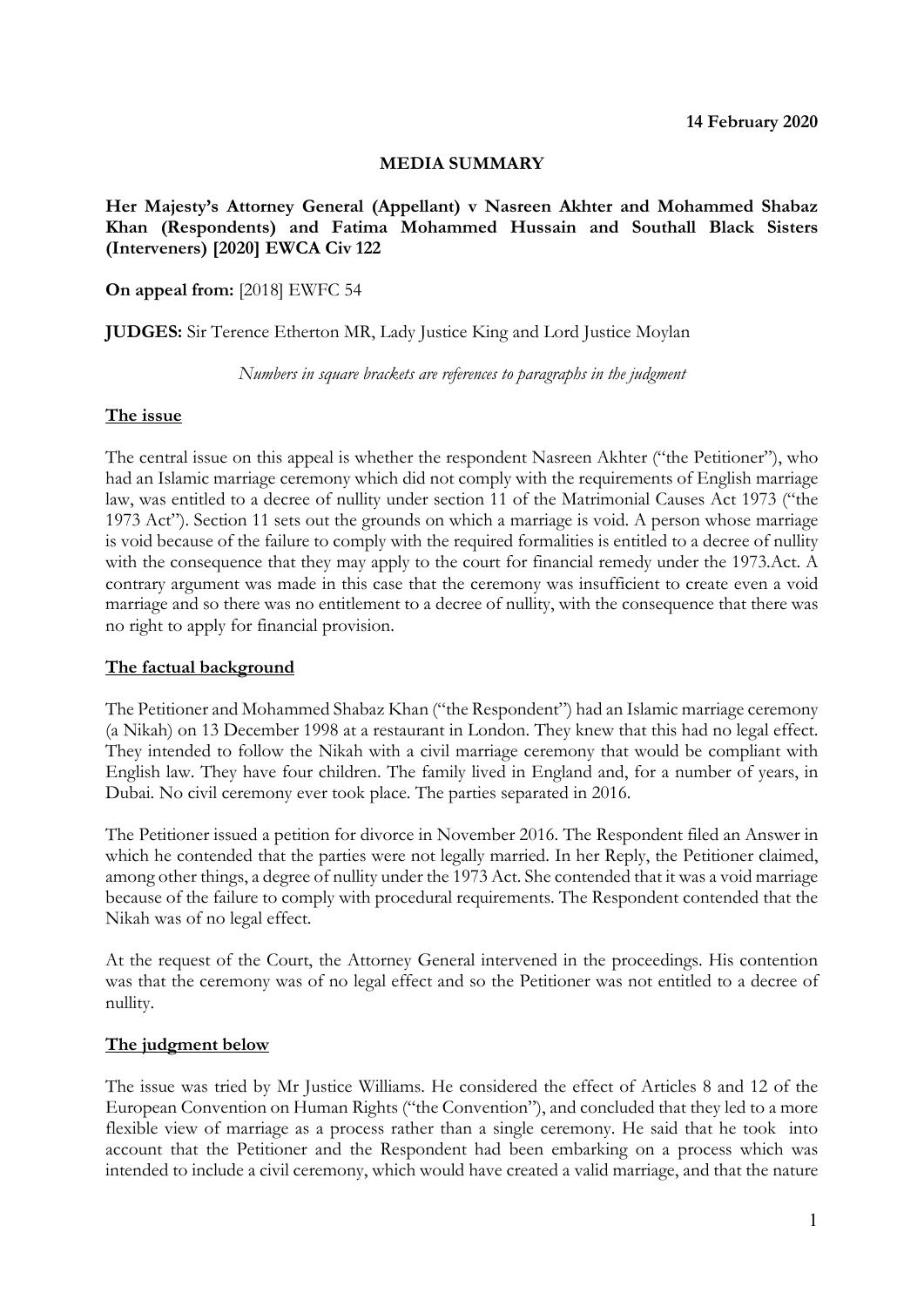of the Nikah ceremony in which they had participated bore all the hallmarks of a marriage in that it was held in public, witnessed, officiated by an Imam, involved the making of promises and confirmation that both the husband and wife were eligible to marry. He said that he also took into account the interests of the children as a primary consideration. In the light of all those matters, the Judge concluded that the marriage fell within the scope of section 11 of the 1973 Act as a marriage entered into in disregard of certain requirements as to the formation of a marriage.

# **The appeal**

The Petitioner and the Respondent having reached an agreed settlement, the Attorney General has conducted the appeal in the Court of Appeal. The Court gave permission to intervene to the First Intervener, who is a petitioner in separate nullity proceedings, and to Southall Black Sisters. The Court has also had the benefit of an Advocate to the Court to put any contrary arguments. In the event, the Advocate to the Court supported the appeal.

# **The decision on the Appeal**

The Court of Appeal unanimously allows the appeal and sets aside the order of Mr Justice Williams. The Court finds that, in this case, no marriage ceremony took place in respect of which a decree of nullity could be granted. **[128]**.

# **Reasons for the decision**

The appeal focused on two issues **[5]**:

- (i) whether there are ceremonies that do not create a marriage within the scope of English law (section 11 of the 1973 Act); and
- (ii) if there are, whether the December 1998 ceremony was such a ceremony, or whether, as Mr Justice Williams decided, it created a void marriage.

As to issue (i), the Court of Appeal finds that there can be ceremonies – which the Court calls "nonqualifying ceremonies" - that do not create a marriage, or even a void marriage, under English law and so do not entitle a party to a decree of nullity or financial remedies. **[65, 121]**.

The Court does not accept that the Convention leads to a different conclusion and, in particular, that it supports a flexible approach to the interpretation of section 11 of the 1973 Act. The Court considers that neither Article 8 (right to respect for private and family life) nor Article 12 (right to marry and found a family) nor Article 1 of the First Protocol to the Convention (right to peaceful enjoyment of property) supports such an approach. Nor does the Court consider that the interests of the minor children are engaged on this issue, whether by virtue of the UN Convention on the Rights of the Child or otherwise. The proceedings cannot properly be described as an action concerning children. Further, it cannot be said that the best interests of a child can turn what was neither a void nor a valid marriage into a void or valid marriage.

As to issue *(ii),* the Court of Appeal finds that the December 1998 Nikah ceremony did not create a void marriage because it was a non-qualifying ceremony. The parties were not marrying "under the provisions" of English law (Part II of the Marriage Act 1949). The ceremony was not performed in a registered building. Moreover, no notice had been given to the superintendent registrar, no certificates had been issued, and no registrar or authorised person was present at the ceremony. Further, the parties knew that the ceremony had no legal effect and that they would need to undertake another ceremony that did comply with the relevant requirements in order to be validly married **[123]**. The determination of whether a marriage is void or not cannot, in the Court's view,